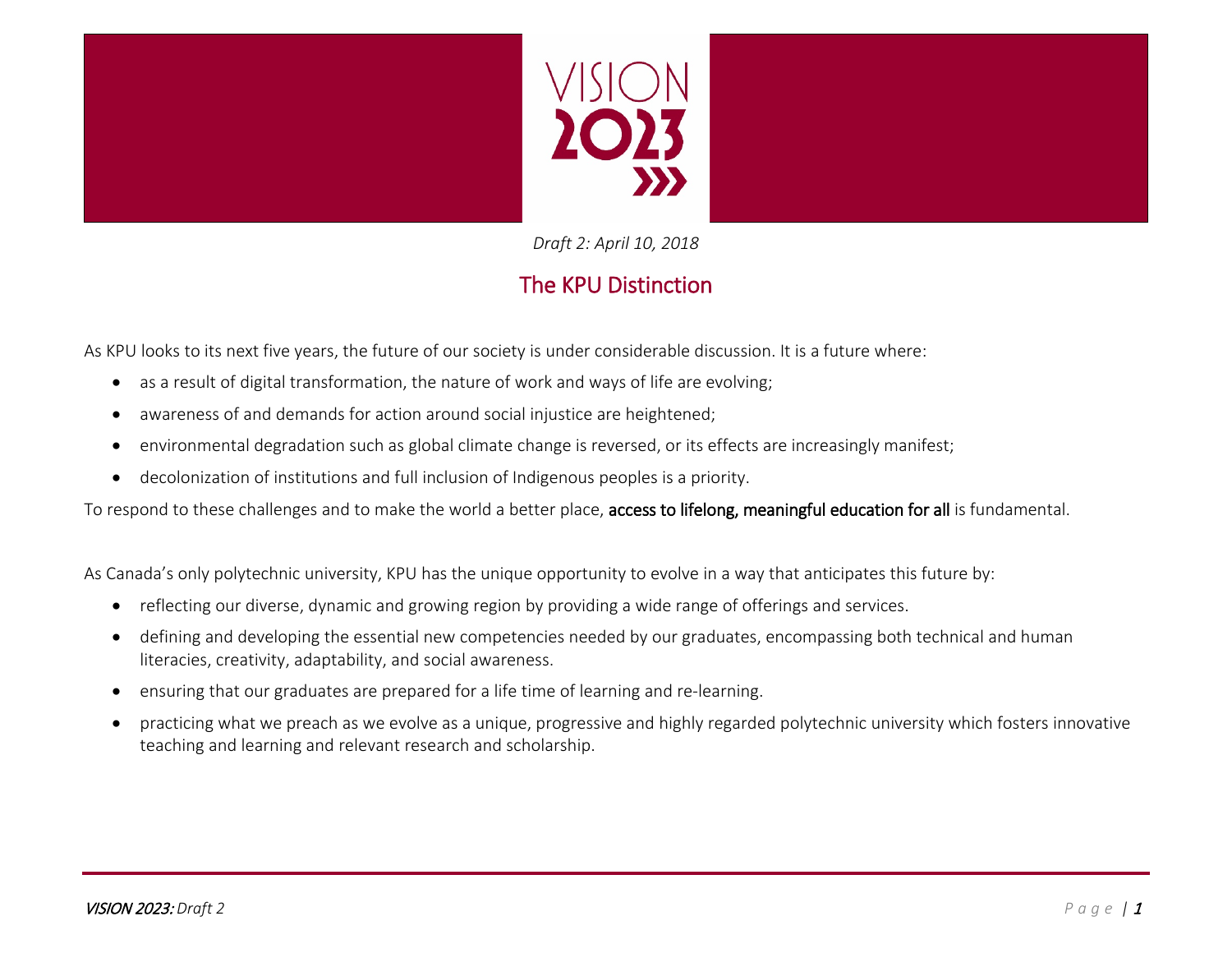## KPU's Mission, Vision and Goals

- Mission: By thinking and acting together, we transform lives and empower positive change
- Vision: In 2023, KPU is a learning ecosystem rooted in a culture of sustainability, creativity and quality that inspires our people and our communities
- Goals: KPU's 12 goals are organized into four interconnected themes*:*
	- A. Experience: We will
	- A1. Enhance the experience of our students
	- A2. Enrich the experience of our employees
	- A3. Delight our friends in their KPU experience
	- B. Sustainability: We will
	- B1. Embrace all cultures and promote a renewed, authentic approach to Indigenization
	- B2. Foster environmental sustainability through our offerings, research and operations
	- B3. Integrate planning to ensure KPU operations are aligned with our resources, thus sustaining quality and institutional health
	- C. Creativity: We will
	- C1. Increase the levels of activity, funding and intensity of research and scholarship
	- C2. Increase innovation in teaching, learning and curriculum
	- C3. Embolden creative problem solving across KPU's operations
	- D. Quality: We will
	- D1. Ensure continuous improvement of all KPU programs and services
	- D2. Hold each other responsible for our promises and our expectations
	- D3. Be accountable to our partners, governments and communities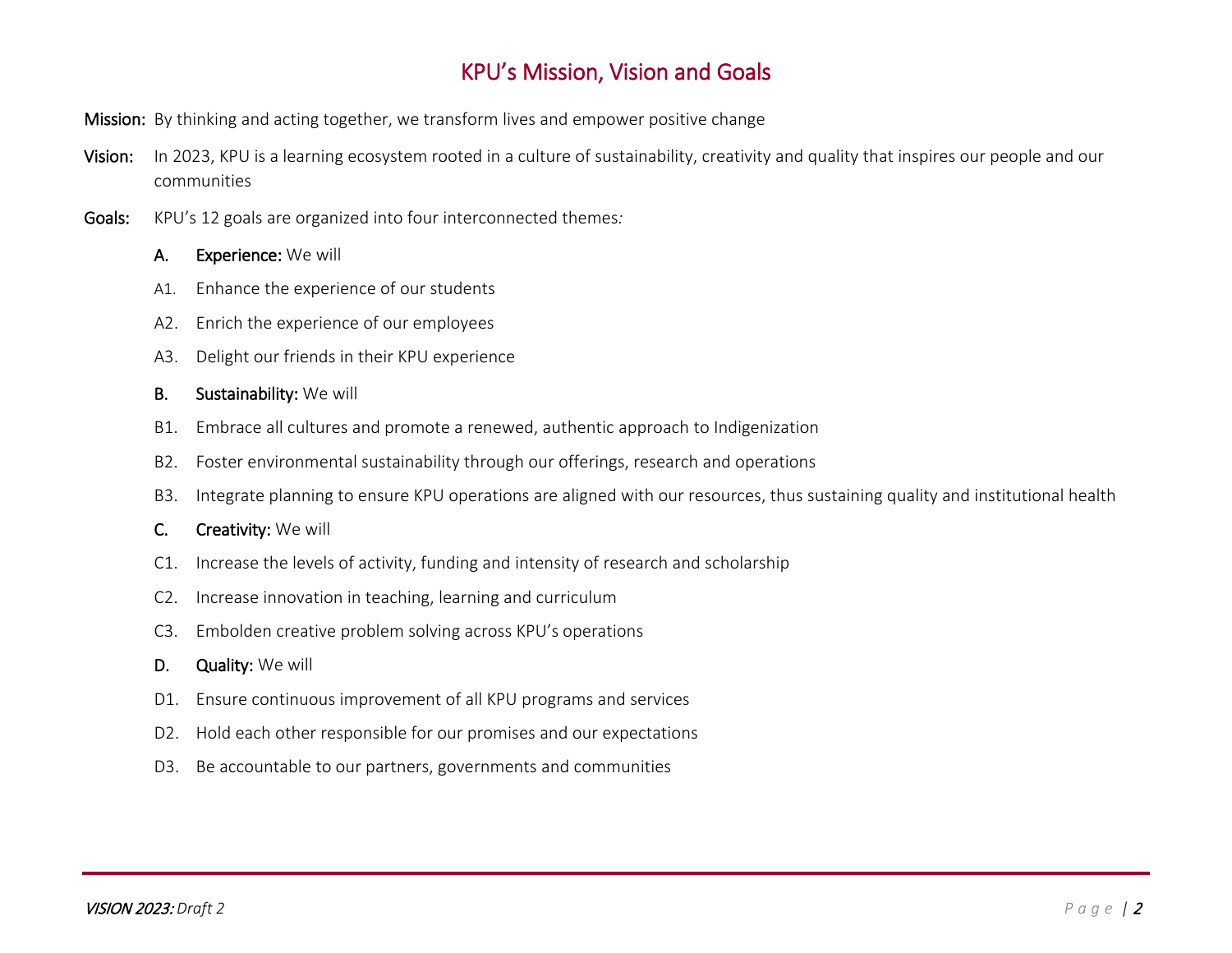## The Details

## A. Experience: Students, employees and friends enjoy rich, engaging and supportive educational and working experiences

*A1. Goal: We will enhance the experience of our students*

Progress on this goal will be made by ensuring our students have access to:

- The courses they need to graduate in a timely manner
- Experiential learning opportunities that prepare them for work and/or further study
- Campus resources to support their learning and development
- Campus facilities to support their well being

#### *A2. Goal: We will enrich the experience of our employees*

Progress on this goal will be made by providing our employees with access to:

- Appropriate professional development opportunities
- Appropriate opportunities to advance internally
- The resources necessary to do their job effectively
- The resources necessary to support their well-being
- An inclusive workplace where people are treated with dignity and respect and are free from discrimination, bullying and harassment

#### *A3. Goal: We will delight our friends in their KPU experience*

Progress on this goal will be made by:

- Regularly engaging our friends to actively contribute to KPU
- Ensuring our friends have a good experience when they visit KPU
- Respecting and valuing the contributions of our friends to KPU

*By "friends" we mean alumni, retirees, visitors, donors, members of advisory boards, the KPU Foundation Board, and partner organizations.*

#### **What this means for KPU:**

By making the perspectives of students, employees and friends our priority, we will improve their experiences at KPU. KPU will be an inclusive and safe learning and working environment that values, supports, and benefits from the diversity of all its people.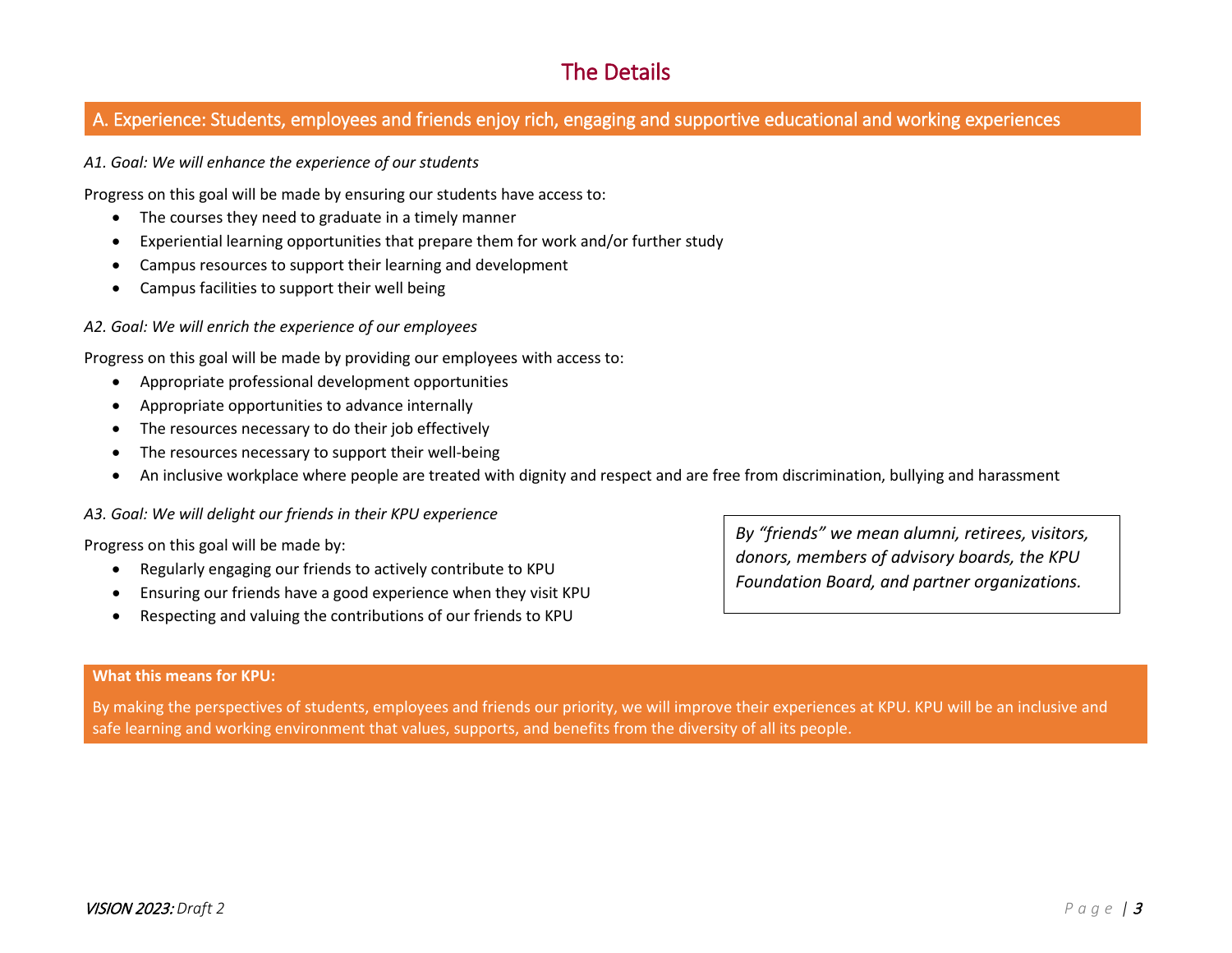### B. Sustainability: Cultural, social, environmental and institutional sustainability are advanced

*B1. Goal: We will embrace all cultures and promote a renewed, authentic approach to Indigenization*

Progress on this goal will be made by:

- Demonstrating value and respect for the diverse cultures and backgrounds of our students and employees
- Demonstrating value and respect for the richness of cultures and traditions of Indigenous peoples
- Engaging Indigenous peoples and organizations through active and community-focused KPU partnerships
- Continuing to develop more Indigenous academic content and integrating Indigenous culture into our learning environment

*B2. Goal: We will foster environmental sustainability through our offerings, research and operations*

Progress on this goal will be made by:

- Offering formal education programs and courses that address sustainability
- Conducting research that addresses sustainability issues
- Ensuring our operations are environmentally sustainable

*B3. Goal: We will integrate planning to ensure KPU operations are aligned with our resources, thus sustaining quality and institutional health*

Progress on this goal will be made by:

- Creating an integrated planning culture whereby:
	- o institutional priorities to guide planning and decision-making are established annually and reviewed and adjusted quarterly
	- o divisions create operations plans that address institutional priorities, given available resource, and are accountable for the results
	- o the need to make difficult decisions to ensure quality and institutional health is recognized
	- o decisions are fully-informed and transparent
- Developing institutional mechanisms to align all planning and approval processes with available resources and institutional priorities
- Employing a budget model that ensures the strategic allocation of available resources to address institutional priorities
- Providing planners and decision-makers with the tools and training required to align operations with priorities and resources
- Strategic enrolment management (SEM) planning to align recruitment, admission and retention processes with our capacity to meet demand and support student success

#### **What this means for KPU:**

The 2015 Truth and Reconciliation Commission's Call for Action suggests how Indigenous communities and cultures can be sustained. KPU will meet its commitments to this Call.

KPU's commitment to environmental sustainability through cross-university engagement and co-ordination will continue, and external validation will be sought.

Integrated planning will ensure that academic offerings and services are aligned with our resources so that quality, financial and institutional stability are sustained.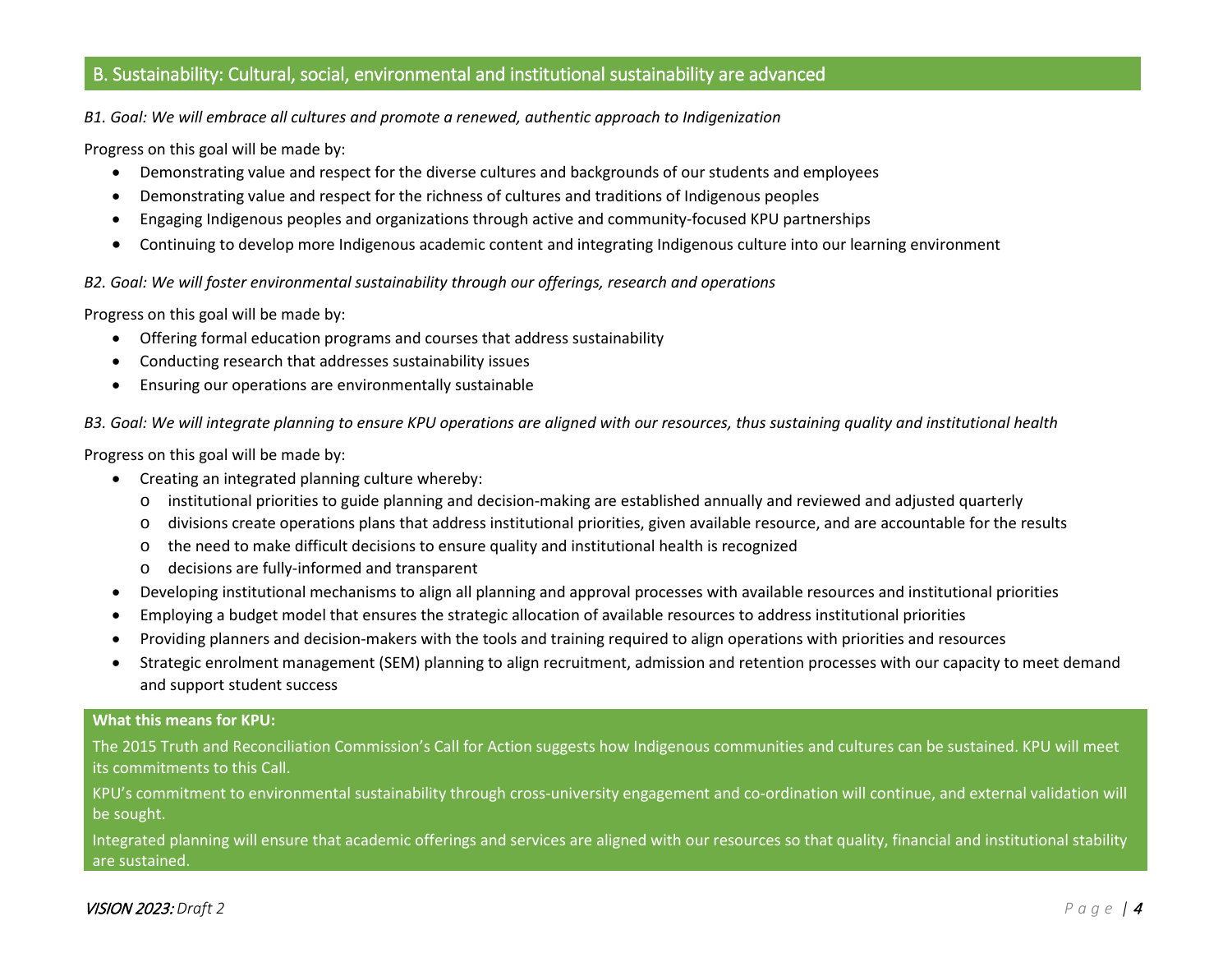### C. Creativity: KPU's innovation, research and scholarship benefit KPU, its students and society.

*C1. Goal: We will increase the levels of activity, funding, intensity and impact of research and scholarship*

Progress on this goal will be made by:

- Increasing support for research and scholarship activities
- Increasing the amount of funding for research and scholarship activities conducted by KPU employees
- Increasing the intensity of research and scholarly activity
- Increasing the amount of research and scholarly activity
- Increasing the impact of KPU research
- Engaging local industry, NGOs and community organizations to address economic and social needs for the prosperity of our communities

#### *C2. Goal: We will increase innovation in teaching, learning and curriculum*

Progress on this goal will be made by:

- Ensuring students receive quality instruction and a meaningful learning experience
- Ensuring educators are well supported to innovate in teaching, learning and curriculum

*C3. Goal: We will embolden creative problem solving across KPU's operations*

Progress on this goal will be made by:

- Ensuring employees are empowered to propose creative solutions to improve their daily operations
- Providing employees with the resources to incorporate diverse and creative problem solving into their daily operations

#### What this means for KPU:

KPU links thought to action, appreciating creativity and innovation in all forms, big and small.

KPU will do more to recognize and celebrate the innovation, research and scholarship already underway.

We will invest more in all types of creative activity, both formal and informal, especially in the context of the digital transformation in our society.

*Research and Scholarship at KPU encompasses discovery, application, engagement, creation, integration and the scholarship of teaching and learning.*